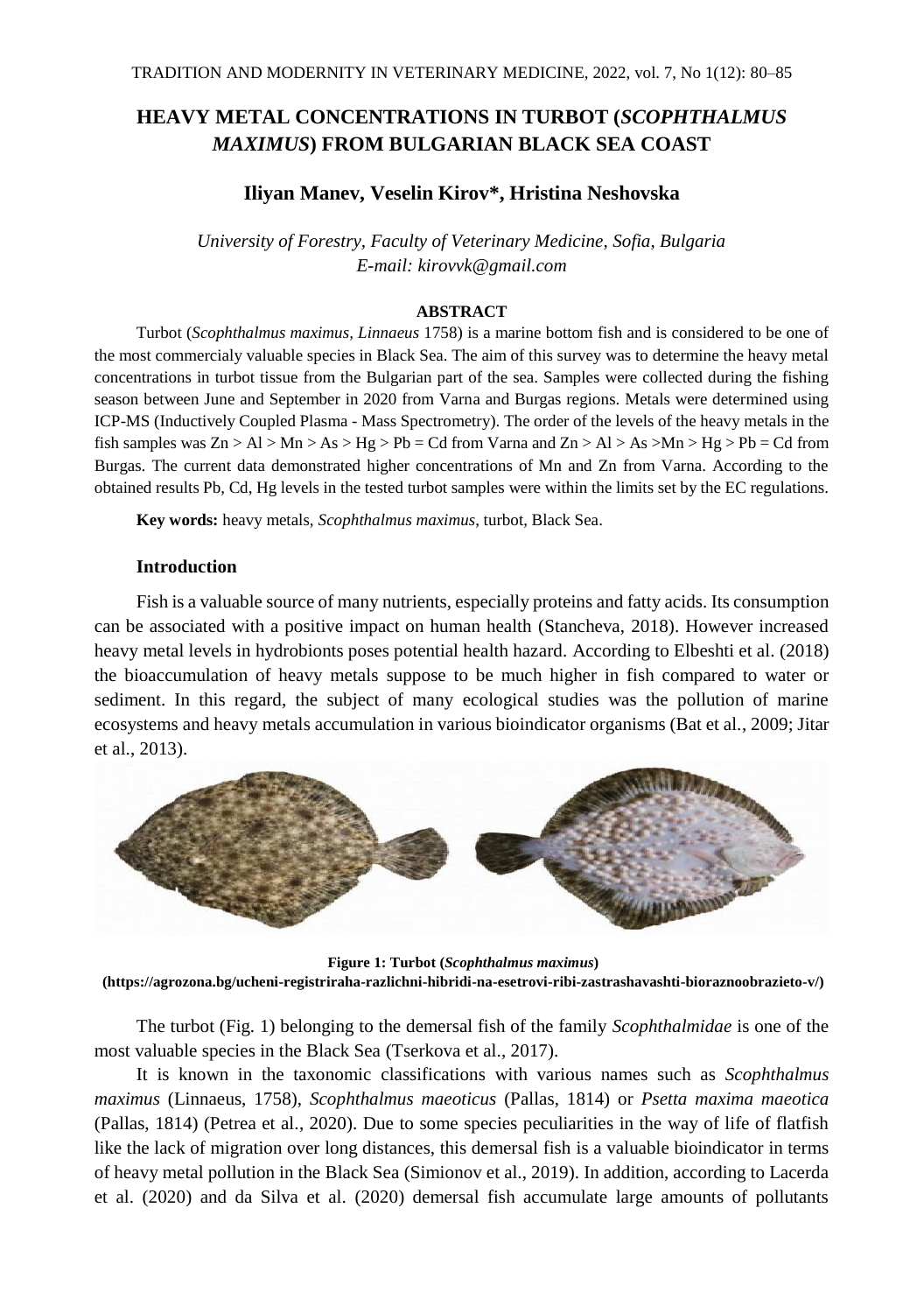compared to pelagic species. For these reasons the concentration of heavy metals in the edible parts of the Black Sea turbot has been intensively studied (Bat et al., 2006, Das et al., 2009, Ergonul and Altinda, 2014).

## **Materials and methods**

## **Study Area**

The fish used in the current study were Scophthalmus maximus and the samples were collected from June to September 2020 from commercial catches at two locations in Black Sea along Bulgarian coastal area, Varna and Burgas (Fig.2).



**Figure 2: Bulgarian Black Sea region (http://www.obzor-galeria.com/obzor\_city.htm).**

## *Samples preparation and determination of heavy metal levels*

The fish samples were taken randomly and only consumable sizes were used. They were thoroughly washed with ultra-pure water and then the specimens were measured for total length. The mean lengths of Scophthalmus maximus was 38±5 cm.

Metal analysis in turbot was performed after homogenization (Vortex homogenizer), followed by microwave-assisted acid digestion procedure (ETHOS UP High-performance Microwave diges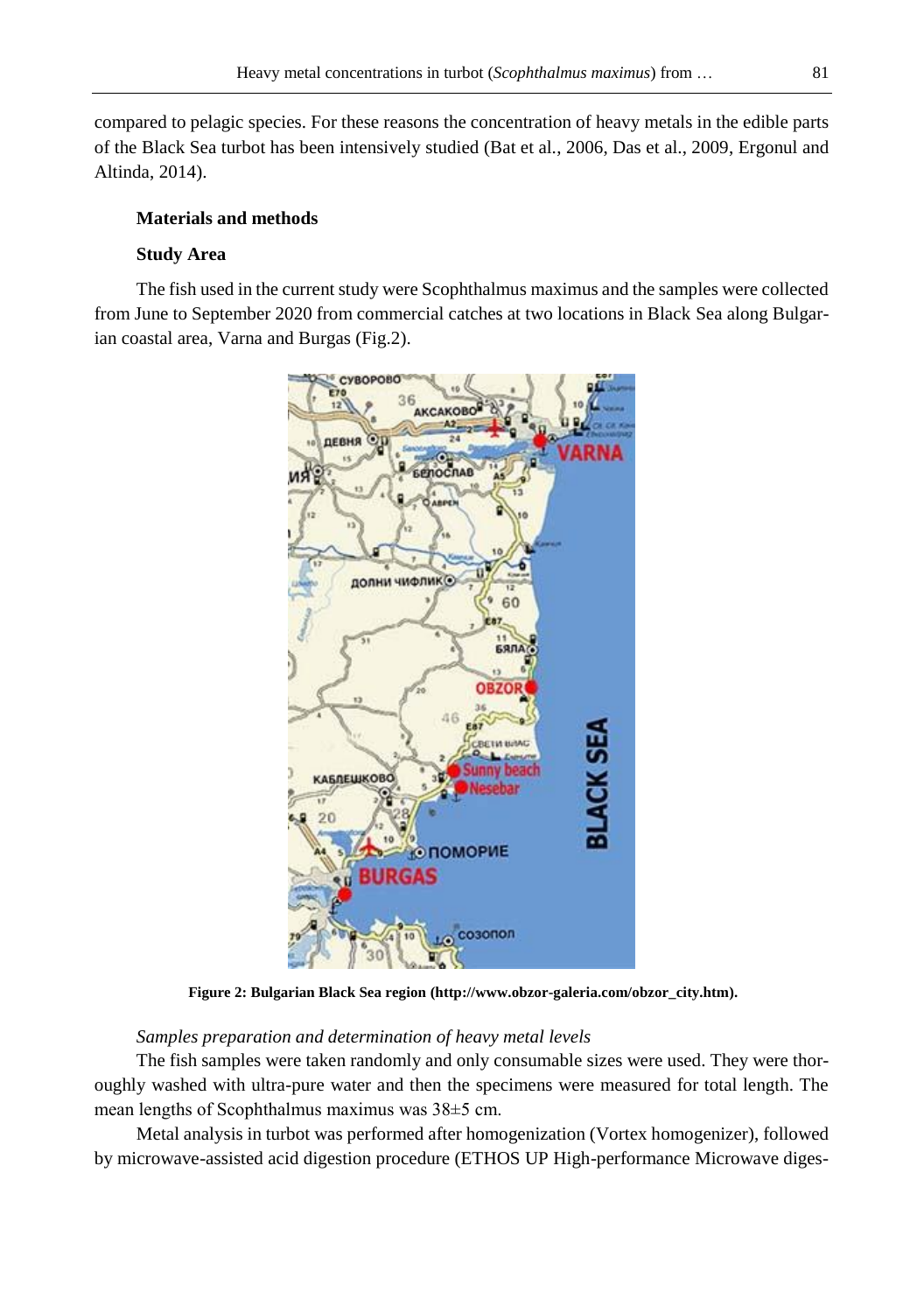tion system, Milestone Inc). After digested with nitric acid an appropriate spectroscopy determination with Inductively coupled plasma mass spectrometry (ICP-MS, Thermo Fisher TM) was carried out.

## **Results and Discussion**

The aim of this study was to determine the levels of heavy metals As, Pb, Cd, Hg, Mn, Zn and Al in tissues of *Scophthalmus maximus* caught from areas of the Bulgarian Black Sea coast.

Table 1 presented the obtained data which in order of their concentrations were as followed:  $Zn > Al > Mn > As > Hg > Pb = Cd$  from Varna and  $Zn > Al > As > Mn > Hg > Pb = Cd$  from Burgas.

| <b>Element</b>  | Unit        | Varna region    | <b>Burgas region</b> | <b>Permissible values</b> |
|-----------------|-------------|-----------------|----------------------|---------------------------|
| As $(X\pm SD)$  | $mg/kg$ w.w | $0.86 \pm 0.09$ | $1.49 \pm 0.03$      | $\overline{\phantom{a}}$  |
| $Pb(X\pm SD)$   | $mg/kg$ w.w | $< 0.05*$       | $< 0.05*$            | 0.30                      |
| $Cd(X\pm SD)$   | $mg/kg$ w.w | $< 0.05*$       | $< 0.05*$            | 0.05                      |
| $Hg(X\pm SD)$   | $mg/kg$ w.w | $0.15 \pm 0.02$ | $0.20 \pm 0.04$      | 0.5                       |
| $Mn (X \pm SD)$ | $mg/kg$ w.w | $2.27 \pm 0.23$ | $0.5*$               | ۰                         |
| $Zn(X\pm SD)$   | $mg/kg$ w.w | $6.58 \pm 0.66$ | $1.82 \pm 0.36$      | $\overline{\phantom{a}}$  |
| Al $(X\pm SD)$  | $mg/kg$ w.w | $< 10.0*$       | $< 10.0*$            | ۰                         |

**Table 1: Heavy metal concentrations (mg/kg wet weight) in tissues of turbot from Bulgarian Black Sea coast**

*\*Method detection limits; \*\* p < 0.05*

Zn is an essential trace element for all life organisms (Barak and Helmke 1993, Plum et al 2010). However, the high intake of it can become prerequisite for intoxication (Agnew and Slesinger 2021). In both regions Zn is the chemical element with the highest concentration, as for the region of Varna it was 3,6 times higher compared to the Burgas region. The current results were in accordance with Bat et al. (2012) and Tüzen (2009) which found that zinc was the element with the highest levels in the analyzed fish samples from the Turkish part of the Black Sea. The arsenic values were in higher quantities in the turbot caught from Burgas. The obtained levels for manganese showed higher values in the samples from the southern region and those for aluminum were below the detection limits for both of the studied areas. The levels of lead, cadmium and mercury were below the permissible levels according to European and national legislation, and this trend applied to samples taken from both Black Sea regions (Regulation № 1881/2006)

Table 2 presented reference data on the levels of heavy metals in turbot tissues caught from different parts of the Black Sea.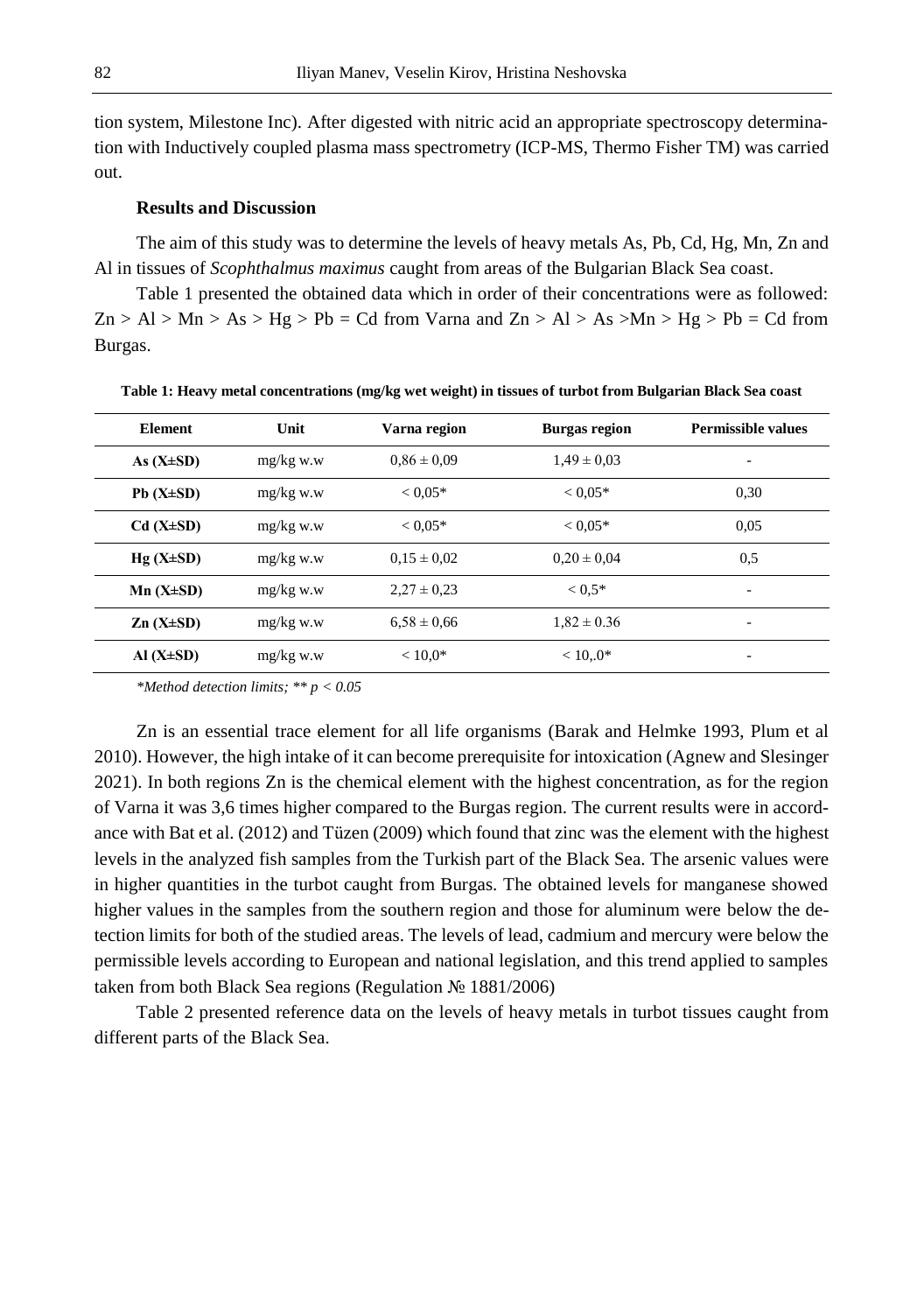| <b>Heavy</b> metals<br>$(\mbox{mg/kg})$ | Area    | <b>Mean value</b> | Reference            |
|-----------------------------------------|---------|-------------------|----------------------|
| Hg                                      | Turkey  | $0,017\pm0,003$   | Bat et al. 2019      |
|                                         | Turkey  | $0.065 \pm 0.004$ | Das et al. 2009      |
| Cd                                      | Turkey  | $0,011 \pm 0,004$ | Bat et al. 2019      |
|                                         | Turkey  | < 0.02            | Das et al. 2009      |
|                                         | Turkey  | < 0.02            | Bat et al. 2017      |
|                                         | Turkey  | 0,27              | Bat et al. 2006      |
|                                         | Turkey  | $0,10\pm0,01$     | Tüzen 2009           |
|                                         | Turkey  | 0,02              | Nisbet et al. 2010   |
|                                         | Turkey  | $0,022 \pm 0,007$ | Bat et al. 2012      |
|                                         | Turkey  | $0,10 \pm 0,01$   | Bat et al. 2012      |
|                                         | Romania | 0,60              | Bat et al. 2012      |
| Zn                                      |         |                   |                      |
|                                         | Turkey  | $45,2 \pm 2,7$    | Bat et al. 2012      |
|                                         | Turkey  | $24,83 \pm 1,71$  | Nisbet et al. 2010   |
|                                         | Romania | $12,18 \pm 2,95$  | Simionov et al. 2019 |
| Pb                                      | Turkey  | $0,73\pm0,21$     | Nisbet et al. 2010   |
| Mn                                      | Turkey  | $3,26 \pm 0,32$   | Nisbet et al. 2010   |
|                                         | Romania | $0.17 \pm 0.05$   | Simionov et al. 2019 |
| As                                      | Romania | $3,81 \pm 1,12$   | Simionov et al. 2019 |

**Table 2: Some heavy metal mean values in** *Scophthalmus maximus* **tissue from Black Sea area (mg/kg, wet weight)**

The analyzed data indicated exceeding the standards for cadmium (0,05 mg/kg w.w) and lead (0,3 mg/kg w.w) specified in European (Regulation № 1881/2006) and Turkish legislation (Turkish Food Codex, 2009). Cadmium is a highly toxic chemical element which accumulation in the body could lead to severe kidney and liver damage (Kara et al., 2004). According to Bat et al. (2012) the levels of Cd in *Psetta maxima* from the Romanian coast (0,60 mg/kg) exceeded many times the maximum permissible concentrations of 0,05 mg/kg w.w. The results of Nisbet et al. (2010) showed that the levels of Pb in turbot were also above the permissible values. All of the above demonstrated the significant seasonal and species features in the heavy metal concentration.

Some authors also reported a direct relationship between the bioconcentration of heavy metals with fish gender and the type of tested tissues (Simionov et al., 2019). Higher concentrations in male individuals from the Romanian coast was detected, as well as higher levels of Ca, Mg, Na, Ni, As, Zn and Cd in the tail fin, liver and intestine, compared to muscle tissue.

Tables 1 and 2 showed that our results for mercury levels were similar to those found for the Turkish region with no exceedances of the maximum permissible concentrations.

The element with the highest concentrations for the Black Sea region of both Romania and Turkey was zinc (tabl. 2) which were much higher compared to the current results for Bulgarian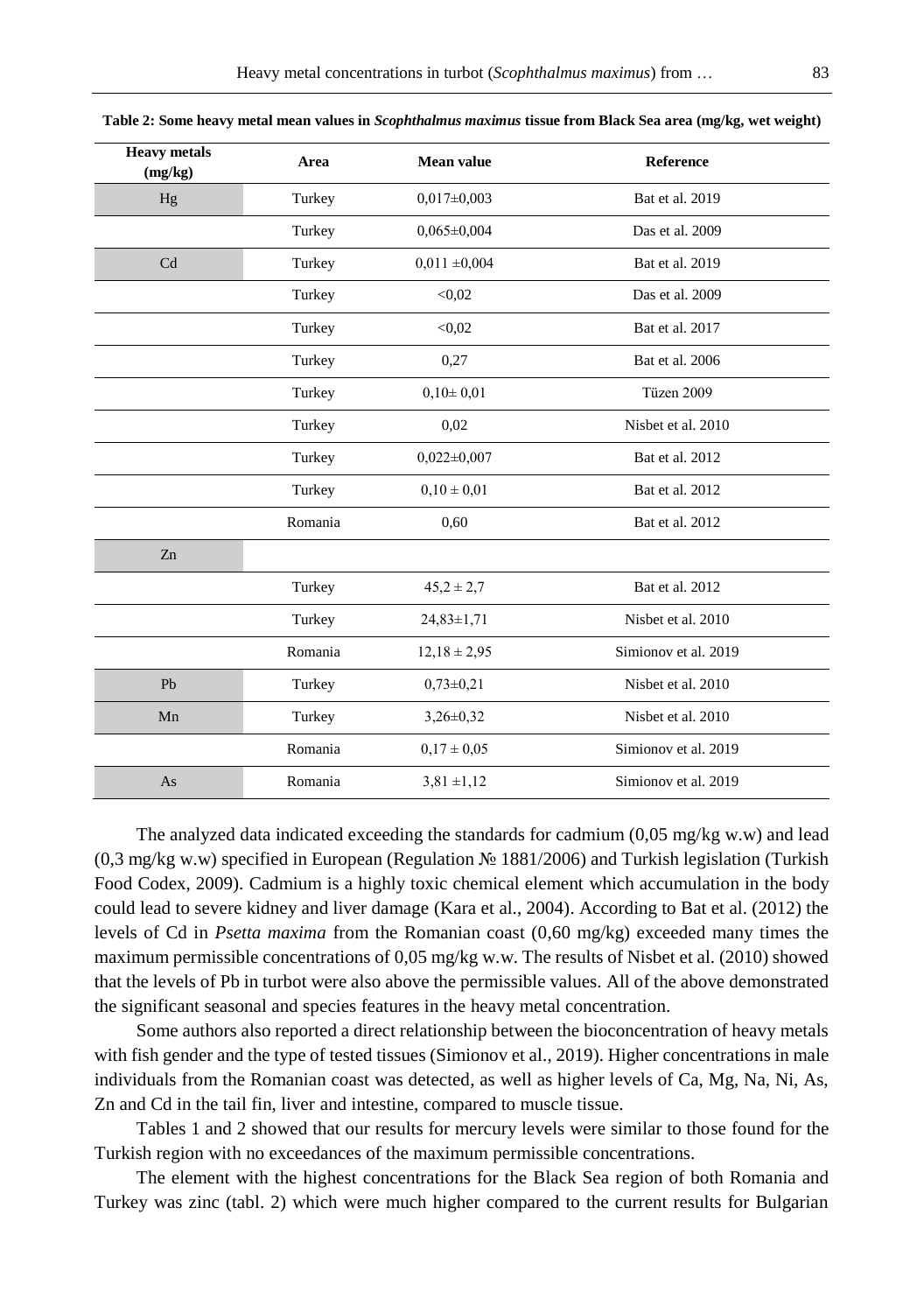area. Manganese concentration from the Bulgarian Black Sea coast was 43,6% lower compared to those found by Nisbet et al. (2010) for the Turkish coast and 92,5% higher than those reported by Simionov et al., (2019) for the Romanian coast. Unlike manganese, arsenic also showed higher levels from the Romanian region  $(3,81 \pm 1,12 \text{ mg kg})$ .

#### **Conclusion**

The element with the highest concentrations in the samples studied in present study was Zn. In general, it is not accurate to determine which of the studied areas was more polluted, as the values of the chemical elements varied. Based on the results, we can conclude that the levels of lead, cadmium and mercury did not exceed the maximum allowable concentrations and the consumption of turbot did not pose a risk to human health.

#### **Acknowledgements**

The current study is a part of Scientific Project of University of Forestry "Heavy metals bioaccumulation in hydrobionts", grant number NIS-B 1076/2020.

## **References**

- 1. Agnew UM, Slesinger TL. (2021). *Zinc Toxicity, In: StatPearls [Internet]. Treasure Island (FL)*. StatPearls Publishing; 2021 Jan-. Available from: https://www.ncbi.nlm.nih.gov/books/ NBK554548/;
- 2. Bat L., Arici E. Sezgin M., Sahin F. (2017). *Heavy Metal Levels in Commercial Fishes Caught in the Southern Black Sea Coast*. International Journal of Environment and Geoinformatics 4(2). 94– 102. 10.30897/ijegeo.312584.
- 3. Bat L., Gokkurt O., Sezgin M., Ustun F., Sahin F. (2009). *Evaluation of the Black Sea land-based sources of pollution the coastal region of Turkey*. The Open Marine Biology Journal, 3: 112–124. DOI: 10.2174/1874450800903010112.
- 4. Bat L., Gundogdu A., Yardim O., Zoral T., Culha S. (2006). *Heavy metal amounts in zooplankton and some commercial teleost fish from inner harbor of Sinop, Black Sea*. Su Ürünleri Mühendisleri Dern. Derg. 25, 22–27.
- 5. Bat L., Sahin F., Oztekin A. (2019). *Heavy metal contamination of Pleuronectiformes species from Sinop coasts of the Black Sea*. 7. 150–162. 10.7770/safer-V0N0-art1664.
- 6. Bat L., Sezgin M., Ustun F., Sahin F. (2012). *Heavy Metal Concentrations in Ten Species of Fishes Caught in Sinop Coastal Waters of the Black Sea, Turkey*. Turkish Journal of Fisheries and Aquatic Sciences. 12. 371–376. 10.4194/1303-2712-v12\_2\_24.
- 7. Barak Ph. and Helmke Ph. (1993). *The Chemistry of Zinc*. 10.1007/978-94-011-0878-2\_1.
- 8. *Commission Regulation (EC) No 1881/2006 of 19 December 2006 setting maximum levels for certain contaminants in food stuffs*.
- 9. da Silva J.M., Alves L.M.F., Laranjeiro M.I., Silva A., Angelico M.M., Norte A.C., Lemos M.F.L., Ramos J.A., Novais S.C., Ceia F.R. (2020). *Mercury levels in commercial mid-trophic level fishes along the Portuguese coast* – *Relationships with trophic niche and oxidative damage*. Ecol. Indic., 116, 106500.
- 10. Das Y.K., Aksoy A., Baskaya R., Duyar H.A., Guvenc D. and Boz V. (2009). *Heavy metal levels of some marine organisms collected in Samsun and Sinop Coasts of Black Sea, in Turkey*. Journal of Animal and Veterinary Advances,8(3): 496–99.